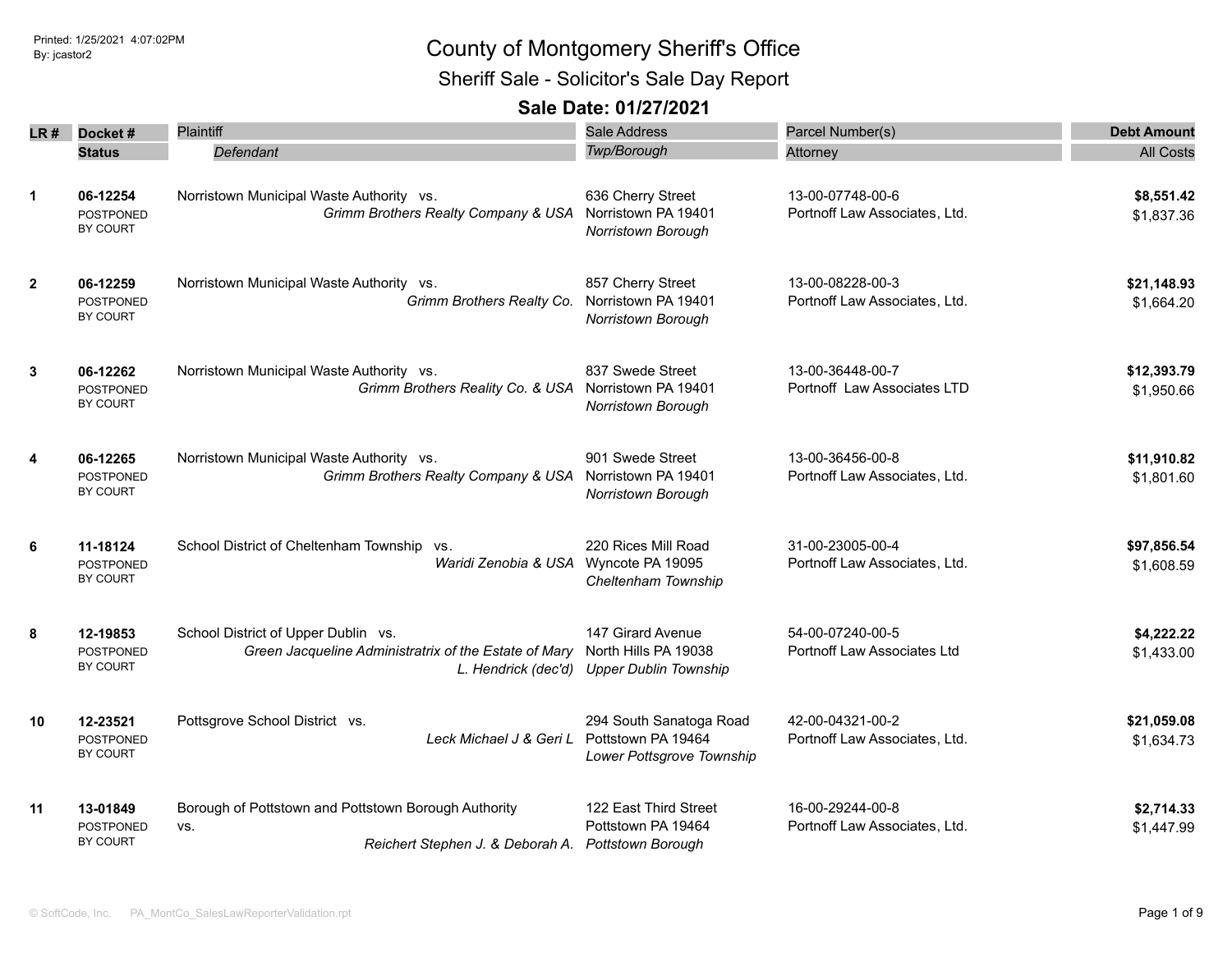### Printed: 1/25/2021 4:07:02PM By: jcastor2 County of Montgomery Sheriff's Office Sheriff Sale - Solicitor's Sale Day Report

| LR # | Docket#                      | Plaintiff                                                                                                                          | <b>Sale Address</b>                                            | Parcel Number(s)                                        | <b>Debt Amount</b>         |
|------|------------------------------|------------------------------------------------------------------------------------------------------------------------------------|----------------------------------------------------------------|---------------------------------------------------------|----------------------------|
|      | <b>Status</b>                | Defendant                                                                                                                          | Twp/Borough                                                    | Attorney                                                | <b>All Costs</b>           |
|      |                              |                                                                                                                                    |                                                                |                                                         |                            |
| 16   | 13-10236<br><b>OPEN</b>      | U.S. Bank National Association, not in its individual<br>capacity but solely as trustee for the RMAC Trust, Series<br>2016-CTT vs. | 567 Wanamaker Road<br>Jenkintown PA 19046<br>Abington Township | 30-00-70112-00-4<br>Richard M. Squire & Associates, LLC | \$323,749.33<br>\$3,035.29 |
|      |                              | <b>Williams Sheila</b>                                                                                                             |                                                                |                                                         |                            |
| 18   | 13-13179<br><b>POSTPONED</b> | Upper Perkiomen School District vs.<br>Renninger Jeffrey                                                                           | 2644 Geryville Pike<br>Pennsburg PA 18073                      | 57-00-00922-00-2<br>Portnoff Law Associates, Ltd.       | \$14,710.32<br>\$1,717.70  |
|      | BY COURT                     |                                                                                                                                    | <b>Upper Hanover Township</b>                                  |                                                         |                            |
| 22   | 13-35851                     | Vist Bank vs.                                                                                                                      | 68 Madison Avenue                                              | 40-00-33872-00-9                                        | \$111,988.40               |
|      | <b>POSTPONED</b><br>BY COURT | Peta, Jr. Frank J. & Anna Marie                                                                                                    | Bala Cynwyd PA 19004<br><b>Lower Merion Township</b>           | Law Offices Of Joseph L. Haines LLC                     | \$2,763.70                 |
| 32   | 15-10632                     | US Bank National Association vs.                                                                                                   | 21 Simmons Road                                                | 38-00-02458-00-6                                        | \$980,693.27               |
|      | <b>POSTPONED</b><br>BY COURT | Dellose Tina & Domenic a/k/a Domeonic & USA Perkiomenville PA 18074                                                                | Lower Frederick Township                                       | <b>RAS Citron LLC</b>                                   | \$1,617.26                 |
| 34   | 15-20342                     | Pottsgrove School District vs.                                                                                                     | Farmington Avenue                                              | 60-00-00646-00-5 (vac land only)                        | \$2,562.76                 |
|      | <b>POSTPONED</b><br>BY COURT | Kauffman Robert W.                                                                                                                 | Upper Pottsgrove PA 19464<br><b>Upper Pottsgrove Township</b>  | Portnoff Law Associates, Ltd.                           | \$1,508.01                 |
| 43   | 15-30745                     | Nationstar Mortgage LLC vs.                                                                                                        | 216 Chestnut Avenue                                            | 40-00-10472-00-9                                        | \$239,153.35               |
|      | <b>POSTPONED</b><br>BY COURT | Blay-Miezah Jeannine                                                                                                               | Ardmore PA 19003<br>Lower Merion Township                      | McCabe, Weisberg & Conway, LLC.                         | \$1,688.58                 |
| 44   | 16-00408                     | Christiana Trust, a division of Wilmington Savings Fund                                                                            | 1544 Birchwood Avenue                                          | 30-00-04376-00-4                                        | \$212,687.43               |
|      | POSTPONED                    | Society vs.<br>Jackson Andrea aka Andrea A & David aka David B                                                                     | Roslyn PA 19001<br>Abington Township                           | <b>RAS Citron Law Offices</b>                           | \$2,129.12                 |
| 46   | 16-01803                     | U.S. Bank National Association vs.                                                                                                 | 429 Deaver Road                                                | 31-00-08137-00-4                                        | \$196,619.22               |
|      | <b>POSTPONED</b>             | Taylor Barbara                                                                                                                     | Wyncote PA 19095<br>Cheltenham Township                        | Hladik Onorato & Federman, LLP                          | \$2,726.28                 |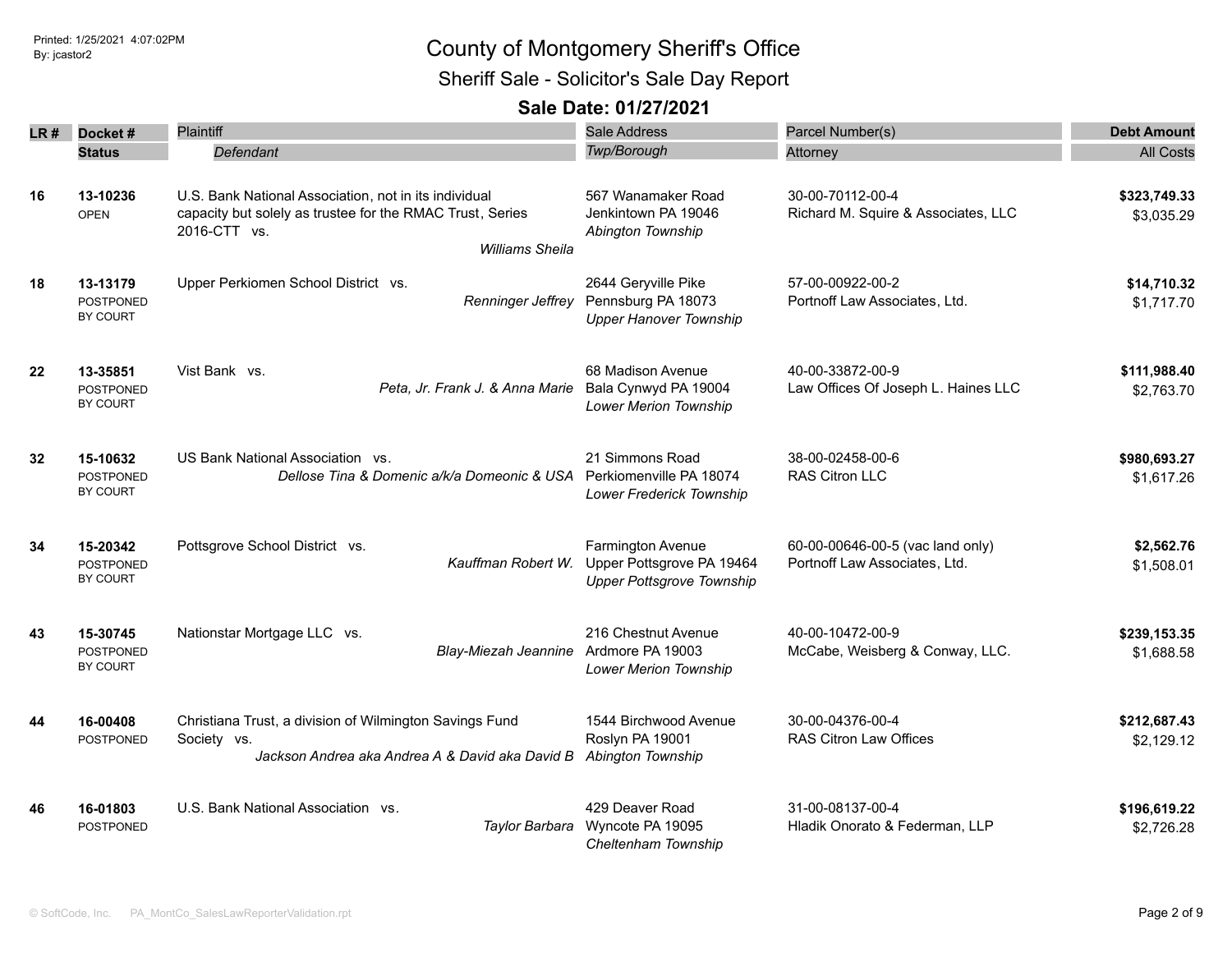Sheriff Sale - Solicitor's Sale Day Report

| LR # | Docket#                                         | Plaintiff                                                                       | <b>Sale Address</b>                                                                        | Parcel Number(s)                                        | <b>Debt Amount</b>         |
|------|-------------------------------------------------|---------------------------------------------------------------------------------|--------------------------------------------------------------------------------------------|---------------------------------------------------------|----------------------------|
|      | <b>Status</b>                                   | Defendant                                                                       | <b>Twp/Borough</b>                                                                         | Attorney                                                | <b>All Costs</b>           |
| 51   | 16-10707<br><b>POSTPONED</b><br>BY COURT        | Pottstown School District vs.                                                   | 535 Beech Street<br>Hudson, Dolores E. Pottstown PA 19464<br>Pottstown Borough             | 16-00-01660-00-7<br>Portnoff Law Associates LTD.        | \$2,928.33<br>\$1,449.65   |
| 52   | 16-12690<br><b>POSTPONED</b><br>BY COURT        | Bank of America, N.A. vs.<br>Young Efelda M                                     | 316 Curtis Drive<br>Wyncote PA 19095<br>Cheltenham Township                                | 31-00-07885-00-4<br>RAS Citron LLC                      | \$266,411.72<br>\$2,090.40 |
| 60   | 16-28762<br><b>POSTPONED</b><br>BY COURT        | LSF10 Master Participation Trust vs.<br>Brown William P                         | 201 Commons Lane<br>Collegeville PA 19426<br>Perkiomen Township                            | 48-00-00611-00-7<br>Richard M. Squire & Associates, LLC | \$340,727.65<br>\$2,051.38 |
| 62   | 17-00646<br><b>POSTPONED</b><br><b>BY COURT</b> | Bank of America, N.A. vs.<br>Stevens Louis B aka Louis & Kim D                  | 122 Annabel Road<br>North Wales PA 19454<br><b>Montgomery Township</b>                     | 46-00-00009-05-3<br>KML Law Group, P. C.                | \$755,921.60<br>\$1,931.72 |
| 73   | 17-15950<br><b>POSTPONED</b><br>BY COURT        | West Norriton Township vs.<br>Egbe Matthew I. & Ehime J.                        | 122 Flannery Drive<br>Norristown PA 19403<br><b>West Norriton Township</b>                 | 63-00-02263-23-9<br>Portnoff Law Associates Ltd.        | \$3,247.93<br>\$1,862.35   |
| 74   | 17-16755<br><b>POSTPONED</b><br>BY COURT        | Township of Cheltenham vs.<br>Miller Yvonne O.                                  | 1827 Cheltenham Avenue<br>Cheltenham PA 19012<br>Cheltenham Township                       | 31-00-05686-00-7<br>Portnoff Law Associates, Ltd.       | \$17,809.41<br>\$1,631.66  |
| 82   | 17-23167<br>POSTPONED<br>BY COURT               | Deutsche Bank National Trust Company et al vs.<br>Dent William L. III & Lisa L. | 915 Woodland Avenue<br>Norristown PA<br><b>East Norriton Township</b>                      | 33-00-10805-00-7<br>Parker McCay P.A.                   | \$504,841.72<br>\$1,904.36 |
| 85   | 17-24431<br>POSTPONED<br>BY COURT               | Township of Upper Pottsgrove vs.                                                | 1906 Laura Lane<br>Gentile Margaret Pottstown PA 19464<br><b>Upper Pottsgrove Township</b> | 60-00-01628-15-7<br>Portnoff Law Associates, Ltd.       | \$1,379.02<br>\$1,831.45   |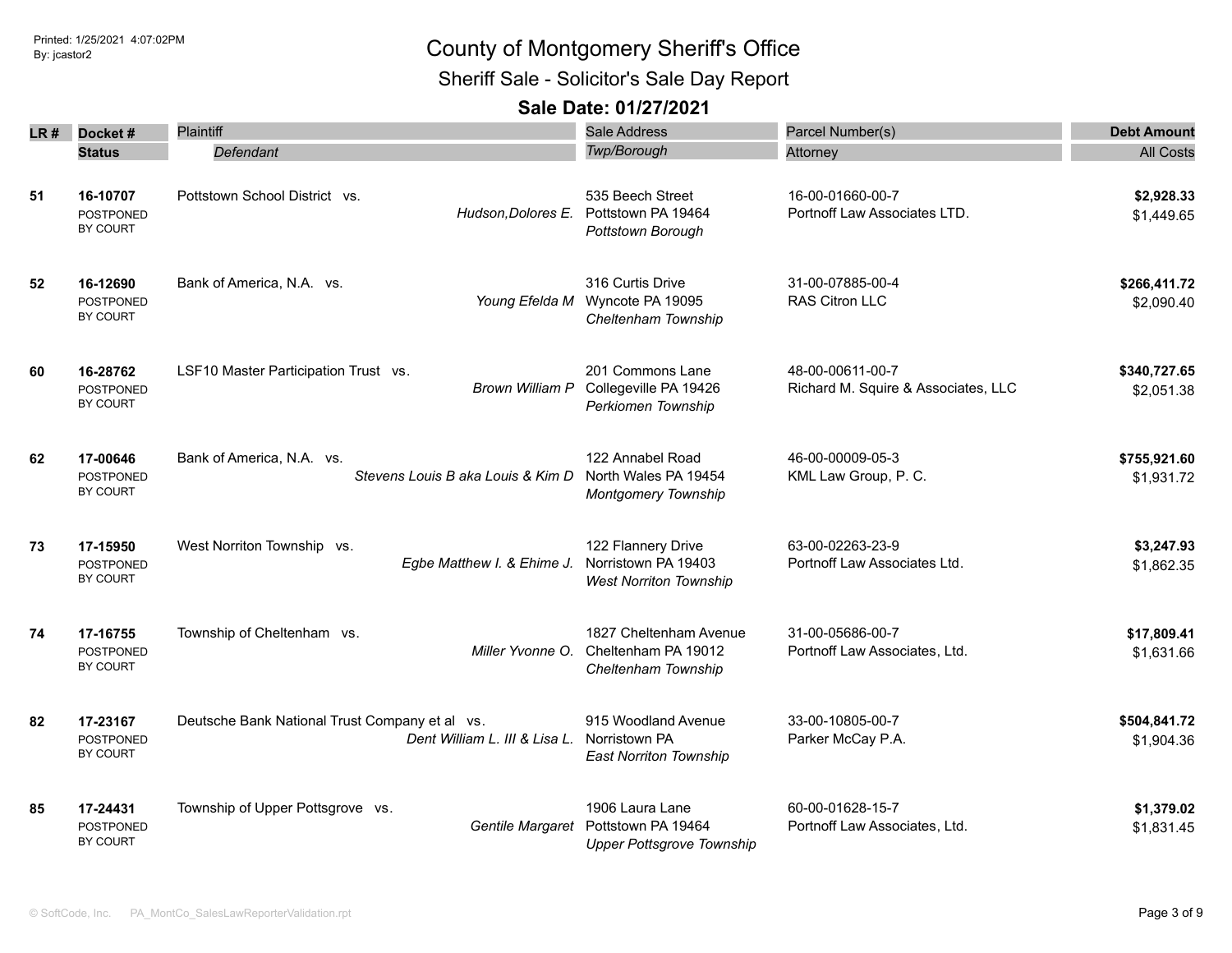### Printed: 1/25/2021 4:07:02PM By: jcastor2 County of Montgomery Sheriff's Office Sheriff Sale - Solicitor's Sale Day Report

| LR # | Docket#                                         | <b>Plaintiff</b><br>Defendant                                                                                                                                                         | <b>Sale Address</b><br>Twp/Borough                                                                                     | Parcel Number(s)                                                                                                                | <b>Debt Amount</b><br><b>All Costs</b> |
|------|-------------------------------------------------|---------------------------------------------------------------------------------------------------------------------------------------------------------------------------------------|------------------------------------------------------------------------------------------------------------------------|---------------------------------------------------------------------------------------------------------------------------------|----------------------------------------|
|      | <b>Status</b>                                   |                                                                                                                                                                                       |                                                                                                                        | Attorney                                                                                                                        |                                        |
| 86   | 17-26582<br><b>POSTPONED</b><br>BY COURT        | Wilmington Savings Fund Society vs.<br>Crane III George H. aka George H. & Steinbach<br>Florence J. & USA                                                                             | 3962 Short Lane<br>Huntingdon Valley PA<br>19006<br>Lower Moreland Township                                            | 41-00-08398-00-3<br>Hladik Onorato & Federman, LLP                                                                              | \$301,791.23<br>\$1,735.25             |
| 88   | 17-29339<br><b>POSTPONED</b><br>BY COURT        | US Bank National Association, etc. vs.<br>Campbell Alana                                                                                                                              | 412 Centre Ave aka 100<br>Centre Ave Condo Unit 412<br>Norristown PA 19403<br><b>West Norriton Township</b>            | 63-00-04865-09-4<br>Romano & Garubo & Argentieri<br>Counselors at Law LLC                                                       | \$98,459.77<br>\$1,955.63              |
| 90   | 18-00772<br><b>POSTPONED</b><br>BY COURT        | Municipality of Norristown vs.<br>Eraho & Sterling Homes, L.L.C.                                                                                                                      | 512 High Street<br>Norristown PA 19401<br>Norristown Borough                                                           | 13-00-16712-00-6<br>Portnoff Law Associates, Ltd.                                                                               | \$1,268.98<br>\$1,638.44               |
| 98   | 18-03791<br><b>POSTPONED</b><br>BY COURT        | U.S. Bank N.A. vs.<br>Forster Scott C.                                                                                                                                                | 859 Valley View Road<br>Flourtown PA 19031<br><b>Whitemarsh Township</b>                                               | 65-00-12187-00-6<br><b>RAS Citron LLC</b>                                                                                       | \$248,053.85<br>\$1,722.93             |
| 101  | 18-07270<br><b>POSTPONED</b><br>BY COURT        | Secretary of Veterans Affairs vs.<br>Chandler Eric L & Cynthia Y                                                                                                                      | 2916 Carnation Avenue<br>Willow Grove PA 19090<br>Abington Township                                                    | 30-00-06472-00-5<br>KML Law Group, P.C.                                                                                         | \$372,995.31<br>\$1,952.24             |
| 102  | 18-07354<br><b>POSTPONED</b><br>BY COURT        | Lsf10 Master Particpation Trust vs.<br>David Cugno                                                                                                                                    | 411 S Barry Ave &<br>Vacant Lots & 2 Vacant<br>Lots- Sunnyside Ave<br>Norristown PA 19403<br><b>Norristown Borough</b> | 43-00-01285-00-4;43-00-01279-00-1;<br>43-00-01282-00-7;<br>43-00-14287-00-7; 43-00-14290-00-4<br>McCabe, Weisberg & Conway, LLC | \$249,499.85<br>\$3,732.12             |
| 104  | 18-07947<br><b>OPEN</b>                         | Wilmington Savings Fund Society FSB d/b/a Christiana<br>Trust, not individually but as Trustee for Pretium<br>Mortgage Acquisition Trust vs.<br>White Derrick Andre Sr. & Nancy Marie | 1353 Meadowview Drive<br>Pottstown PA 19464<br><b>Upper Pottsgrove Township</b>                                        | 60-00-02039-11-5<br>Richard M. Squire & Associates, LLC                                                                         | \$398,959.98<br>\$2,317.60             |
| 106  | 18-08592<br><b>POSTPONED</b><br><b>BY COURT</b> | Wilmington Trust National Association vs.<br>Laffredo Michael                                                                                                                         | 200 Prince Frederick Street<br>Unit N <sub>2</sub><br>King of Prussia PA 19406<br><b>Upper Merion Township</b>         | 58-00-15119-00-6<br>McCabe, Weisberg & Conway, LLC                                                                              | \$130,464.72<br>\$1,743.23             |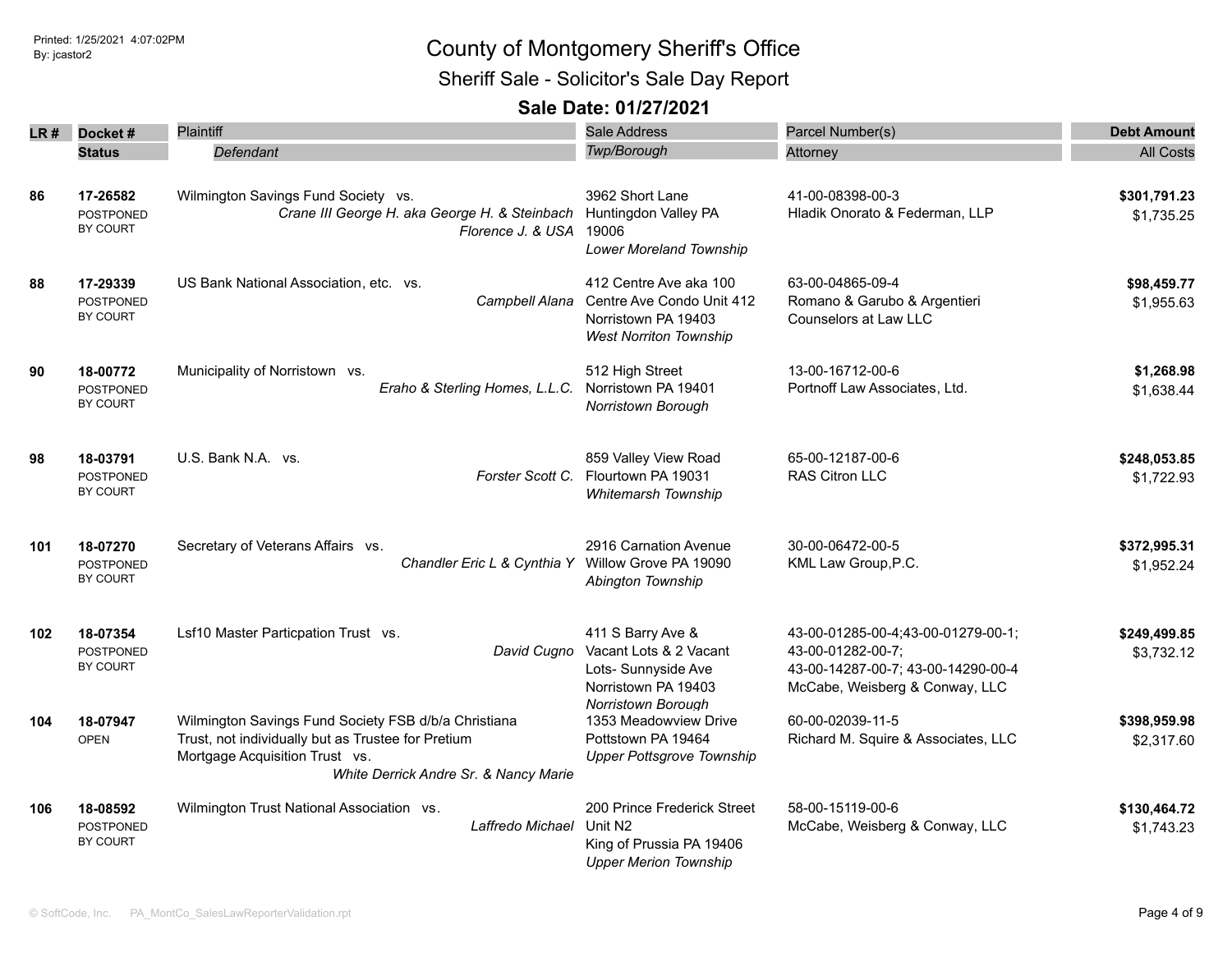Sheriff Sale - Solicitor's Sale Day Report

| LR # | Docket#                                         | Plaintiff                                                                           | Sale Address                                                                         | Parcel Number(s)                                                         | <b>Debt Amount</b>           |
|------|-------------------------------------------------|-------------------------------------------------------------------------------------|--------------------------------------------------------------------------------------|--------------------------------------------------------------------------|------------------------------|
|      | <b>Status</b>                                   | Defendant                                                                           | Twp/Borough                                                                          | Attorney                                                                 | <b>All Costs</b>             |
| 111  | 18-13203<br>POSTPONED<br><b>BY COURT</b>        | Colonial Savings, F.A. vs.                                                          | 2714 Adams Court<br>Zonies Stuart North Wales PA 19454<br><b>Montgomery Township</b> | 46-00-00002-93-3<br>Richard M. Squire & Associates, LLC                  | \$142,775.18<br>\$2,386.26   |
| 115  | 18-14714<br><b>POSTPONED</b><br>BY COURT        | Lakeview Loan Servicing, LLC vs.<br>Mount Michael F. & Linda L.                     | 1010 Thorndale Drive<br>Lansdale PA 19446-4424<br>Towamencin Township                | 53-00-00364-05-4<br>Stern & Eisenberg, P.C.                              | \$373,090.24<br>\$1,642.25   |
| 118  | 18-18118<br><b>POSTPONED</b>                    | Pentex Holdings, LLC vs.<br>Eckert, Edward G. & Shana M.                            | 1821 Fleming Avenue<br>Willow Grove PA 19090<br>Abington Township                    | 30-00-21768-00-9<br>Hladik Onorato & Federman, LLP                       | \$291,112.50<br>\$2,007.59   |
| 125  | 18-22163<br><b>POSTPONED</b><br><b>BY COURT</b> | U.S. Bank National Association vs.<br>Nordberg Nicole M. a/k/a Nicole               | 408 Manor Avenue<br><b>Plymouth Meeting PA</b><br>19462<br><b>Plymouth Township</b>  | 49-00-07300-00-4<br>Romano Garubo & Argentieri<br>Counselors at Law, LLC | \$128,901.29<br>\$1,973.70   |
| 130  | 18-23930<br><b>POSTPONED</b>                    | U.S. Bank Trust National Association vs.<br>Grau Thomas R & Tamara D                | 1 Princeton Road<br><b>Plymouth Meeting PA</b><br>19462<br><b>Plymouth Township</b>  | 49-00-09547-00-7<br>Manley Deas Kochalski, LLC                           | \$332,278.61<br>\$2,163.44   |
| 133  | 18-27000<br><b>POSTPONED</b><br><b>BY COURT</b> | U.S. Bank National Association vs.<br>Faubert Mark aka Mark Lee & Robin A aka Robin | 109 North Towamencin<br>Avenue<br>Lansdale PA 19446<br>Lansdale Borough              | 11-00-17264-00-5<br>Milstead & Associates, LLC                           | \$147,853.83<br>\$2,277.97   |
| 138  | 18-28670<br><b>POSTPONED</b><br>BY COURT        | Citadel Servicing Corporation vs.<br>Robbins Holly Sue and Michael Edward           | 968 Idlewild Road<br>Gladwyne PA 19035<br><b>Lower Merion Township</b>               | 40-00-26484-00-8<br>Richard M. Squire & Associates, LLC                  | \$1,436,198.35<br>\$2,323.20 |
| 139  | 18-29035<br>POSTPONED                           | HSBC Bank USA, N.A. vs.<br><b>Blackmore Joseph</b>                                  | 25 Corson Road<br>Conshohocken PA 19428<br><b>Whitemarsh Township</b>                | 65-00-02596-00-3<br>Stern & Eisenberg PC                                 | \$331,593.54<br>\$2,294.01   |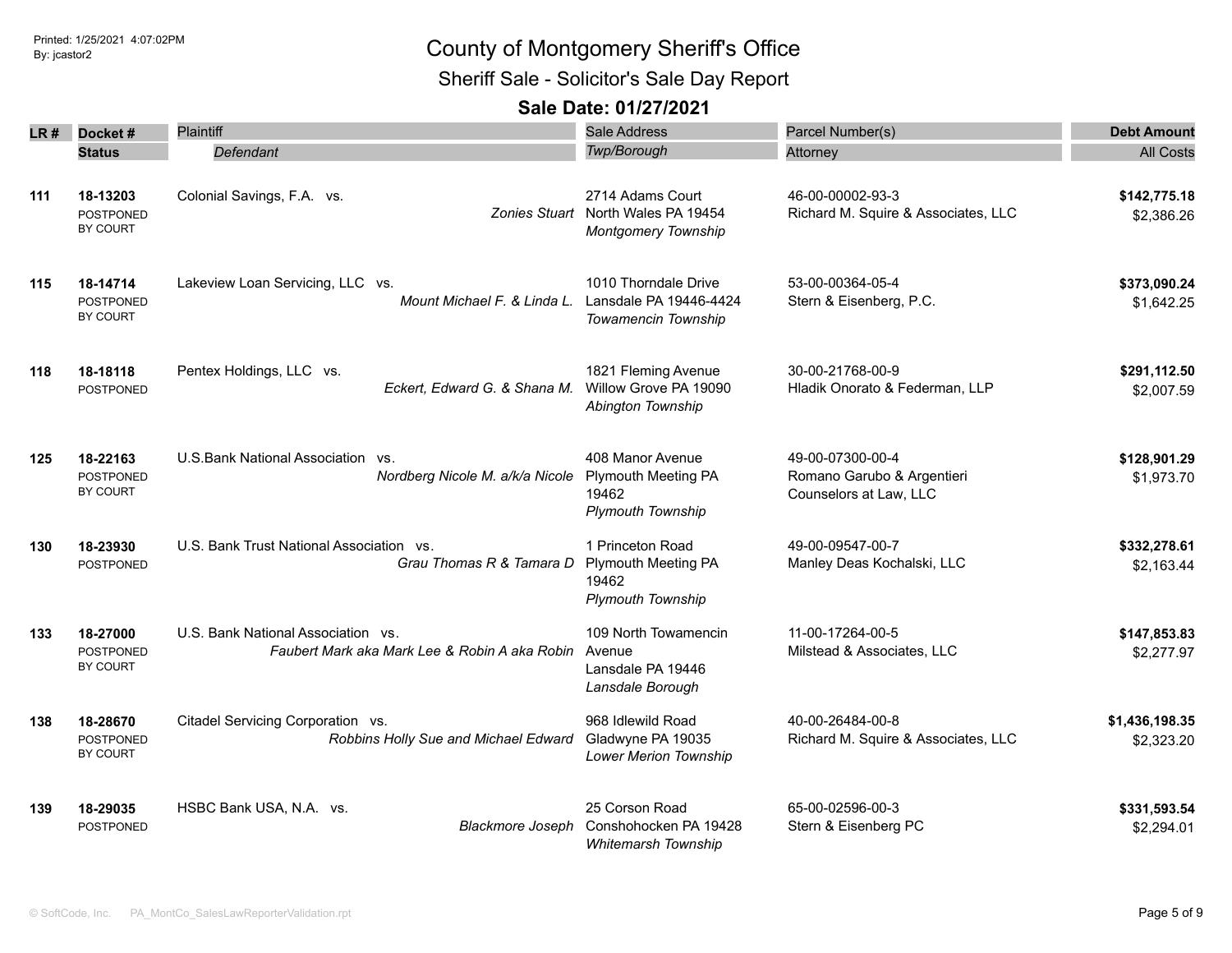Sheriff Sale - Solicitor's Sale Day Report

| LR# | Docket#                                         | Plaintiff                                                                                                                    | Sale Address                                                                                              | Parcel Number(s)                                   | <b>Debt Amount</b>         |
|-----|-------------------------------------------------|------------------------------------------------------------------------------------------------------------------------------|-----------------------------------------------------------------------------------------------------------|----------------------------------------------------|----------------------------|
|     | <b>Status</b>                                   | Defendant                                                                                                                    | Twp/Borough                                                                                               | Attorney                                           | <b>All Costs</b>           |
|     |                                                 |                                                                                                                              |                                                                                                           |                                                    |                            |
| 142 | 19-00619<br>POSTPONED<br>BY COURT               | Huntingdon Valley Bank vs.<br>Milks Thomas J & Corinne Ann                                                                   | 515 North York Road<br>Unit 9E<br>Willow Grove PA 19090<br><b>Upper Moreland Township</b>                 | 59-00-19898-95-9<br>Berger Law Group, P.C.         | \$111,730.37<br>\$1,812.71 |
| 148 | 19-03187<br><b>POSTPONED</b><br><b>BY COURT</b> | Ditech Financial LLC vs.<br>Deleone Theodore M                                                                               | 215 Cottage Avenue<br>Unit 213-B aka 213 B<br>Cottage Avenue<br>Horsham PA 19044-2528<br>Horsham Township | 36-00-02602-02-6<br><b>RAS Citron LLC</b>          | \$346,276.83<br>\$1,604.93 |
| 150 | 19-04402<br><b>POSTPONED</b><br>BY COURT        | U.S. Bank National Association vs.<br>Golphin Trina as Administratix for Estate of Jackie<br>Golphin(dc'd)                   | 46 Township Line Road<br><b>Unit 223</b><br>Jenkintown PA 19046<br>Cheltenham Township                    | 31-00-26564-20-7<br>Hladik Onorato & Federman, LLP | \$112,365.77<br>\$2,390.79 |
| 156 | 19-05166<br><b>POSTPONED</b><br>BY COURT        | Reverse Mortgage Solutions, Inc. vs.<br>Ratkowski Edward A Jr. & Wilshinski Walter &<br>Unknown Heirs of Nardi Sylvia (dc'd) | 393 Evergreen Road<br>King of Prussia PA 19406<br><b>Upper Merion Township</b>                            | 58-00-06730-00-7<br>RAS Citron LLC                 | \$277,138.88<br>\$3,087.20 |
| 158 | 19-05776<br><b>POSTPONED</b><br>BY COURT        | Bank of America, N.A. vs.<br>Unknown Heirs                                                                                   | 15 Walnut Street<br>Pottstown PA 19464<br>Pottstown Borough                                               | 16-00-30436-00-4<br>RAS Citron LLC                 | \$61,495.21<br>\$2,235.90  |
| 164 | 19-08565<br>POSTPONED<br>BY COURT               | HSBC Bank USA, N.A. vs.<br>Thompson Catherine M                                                                              | 321 Columbia Avenue<br>Lansdale PA 19446<br>Lansdale Borough                                              | 11-00-02416-00-3<br><b>RAS Citron LLC</b>          | \$142,202.56<br>\$2,550.24 |
| 165 | 19-12387<br>POSTPONED<br>BY COURT               | The Money Source Inc. vs.                                                                                                    | 1538 Robinson Avenue<br>Liles Herbert Willow Grove PA 19090<br>Abington Township                          | 30-00-57008-00-4<br>McCabe, Weisberg & Conway, LLC | \$245,554.36<br>\$1,538.87 |
| 166 | 19-12595<br><b>POSTPONED</b><br>BY COURT        | The Bank of New York Mellon vs.<br>Monteleone Susan L & Gerald T                                                             | 410 Ford Street<br>Bridgeport PA 19405<br><b>Bridgeport Borough</b>                                       | 02-00-02144-00-5<br>KML Law Group, P.C.            | \$108,611.95<br>\$1,859.72 |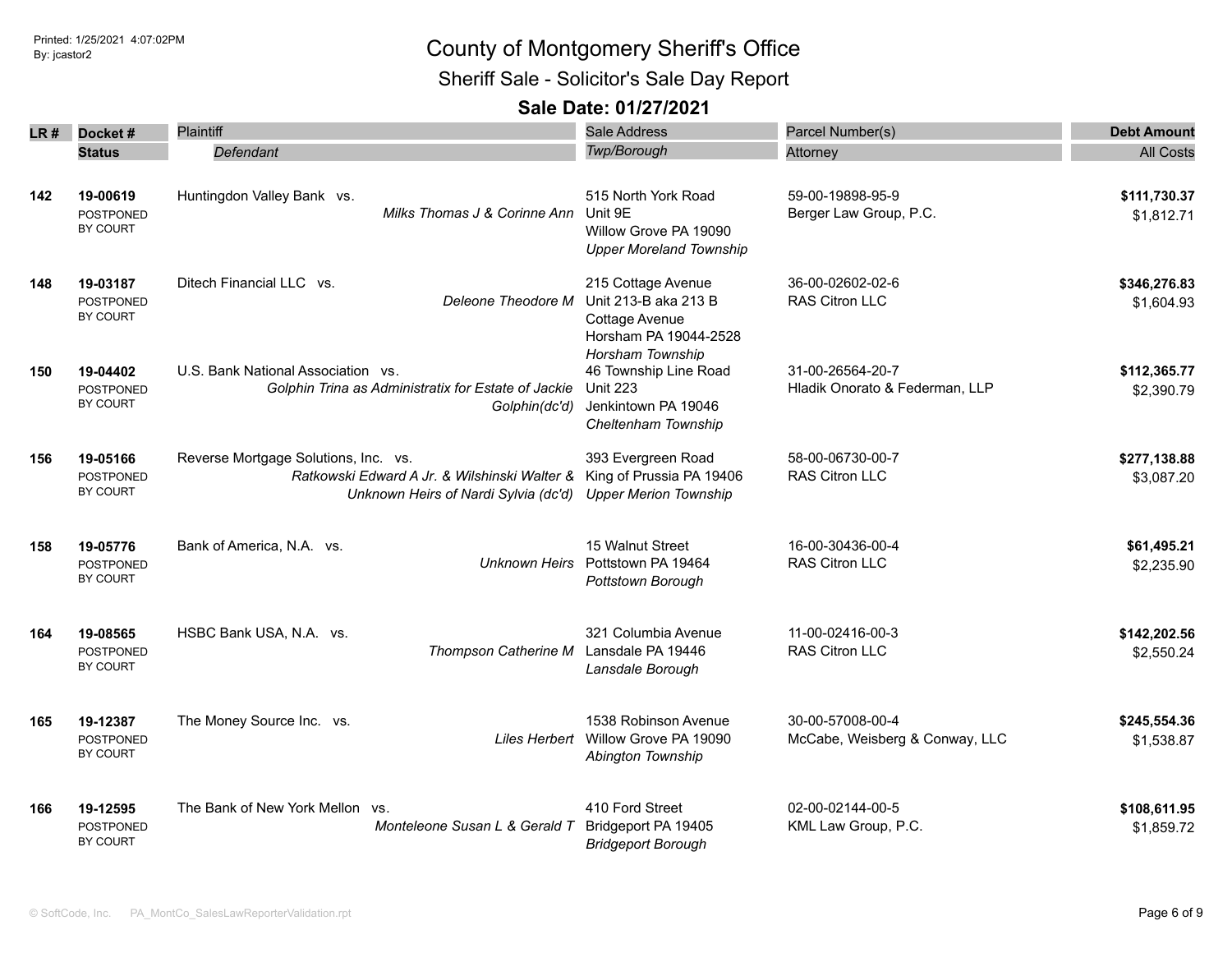Sheriff Sale - Solicitor's Sale Day Report

| LR# | Docket#                                         | Plaintiff                                                                                                                                    | Sale Address                                                                     | Parcel Number(s)                                           | <b>Debt Amount</b>         |
|-----|-------------------------------------------------|----------------------------------------------------------------------------------------------------------------------------------------------|----------------------------------------------------------------------------------|------------------------------------------------------------|----------------------------|
|     | <b>Status</b>                                   | Defendant                                                                                                                                    | Twp/Borough                                                                      | Attorney                                                   | <b>All Costs</b>           |
| 168 | 19-12772<br>POSTPONED<br>BY COURT               | Bank of America, N.A. vs.<br>Luber Justin K & Danielle aka Pudles Danielle                                                                   | 58 Twin Brooks Drive<br>Willow Grove PA 19090<br>Abington Township               | 30-00-21508-00-8<br>Powers Kirn, LLC                       | \$193,930.52<br>\$1,982.21 |
| 171 | 19-14068<br><b>OPEN</b>                         | Nationstar Mortgage vs.                                                                                                                      | 626 East Basin Street<br>Unknown Heirs Norristown PA 19401<br>Norristown Borough | 13-00-04064-00-9<br>Pincus Law Group, PLLC                 | \$119,756.05<br>\$2,605.83 |
| 173 | 19-14417<br><b>OPEN</b>                         | Bank of New York Mellon Trust Company, N.A. vs.<br>Tyson Linda Barndt, Executrix of the Estate of Orvis Pennsburg PA 18073<br>Barndt (dec'd) | 2172 Ziegler Road<br>Marlborough Township                                        | 45-00-03295-00-8<br>Shapiro & DeNardo, LLC                 | \$196,648.05<br>\$2,699.28 |
| 174 | 19-15379<br><b>POSTPONED</b>                    | Partners for Payment Relief De IV, LLC vs.<br>Ferrero John T. & Bonnie L.                                                                    | 1008 Creekview Drive<br>Pennsburg PA 18073<br><b>Upper Hanover Township</b>      | 57-00-00386-04-5<br>Hladik Onorato & Federman, LLP         | \$277,501.36<br>\$2,910.52 |
| 180 | 19-17295<br><b>POSTPONED</b><br>BY COURT        | U.S. Bank National Association vs.<br>Zaffino, Dominic P. & Gemma                                                                            | 1220 Cabin Road<br>Hatfield PA 19440<br><b>Hatfield Township</b>                 | 35-00-01318-00-6<br><b>RAS Citron LLC</b>                  | \$416,138.02<br>\$2,970.43 |
| 181 | 19-17693<br><b>POSTPONED</b><br><b>BY COURT</b> | American Advisors Group vs.<br>Schuenemann Paul                                                                                              | 916 Thornton Road<br>Horsham PA 19044<br>Horsham Township                        | 36-00-11089-00-8<br>McCabe, Weisberg & Conway, LLC         | \$243,544.45<br>\$2,648.48 |
| 182 | 19-17778<br><b>POSTPONED</b><br>BY COURT        | Nationstar Mortgage LLC d/b/a Champion Mortgage<br>Company vs.<br>Freedenberg Helen K aka Helen                                              | 2136 Ash Lane<br>Lafayette Hill PA 19444<br><b>Whitemarsh Township</b>           | 65-00-00185-08-3<br>RAS Citron LLC                         | \$251,577.33<br>\$2,036.63 |
| 188 | 19-18475<br>POSTPONED                           | AJAX Mortgage Loan Trust 2019-E vs.<br>Weldon, Bradley Sr.                                                                                   | 118 Wayne Avenue<br>Norristown PA 19401<br>Norristown Borough                    | 13-00-38368-00-4<br>Schiller Knapp Lefkowitz & Hertzel LLP | \$58,003.63<br>\$1,842.78  |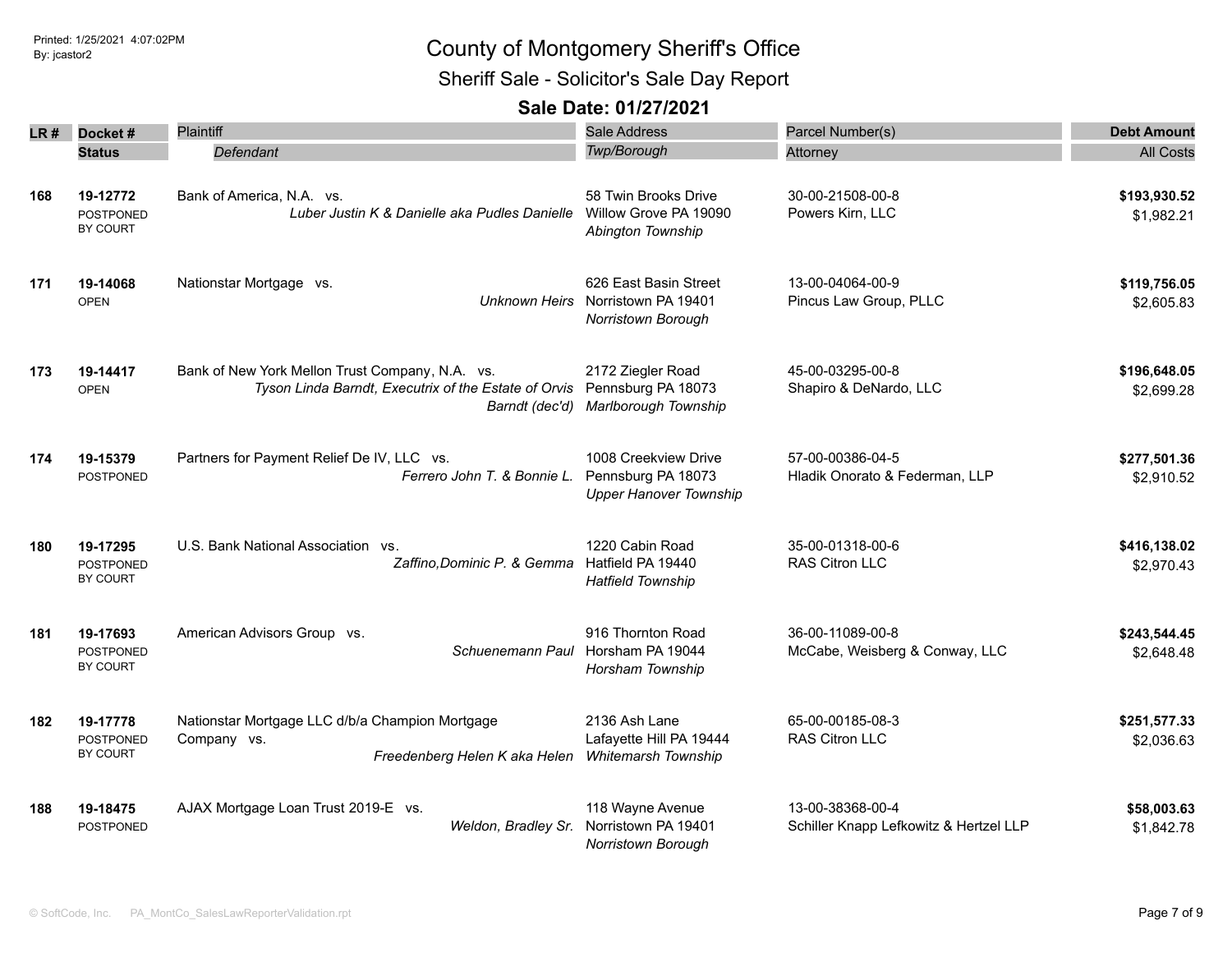Sheriff Sale - Solicitor's Sale Day Report

| LR # | Docket#                                  | <b>Plaintiff</b>                                                                                                               | Sale Address                                                                       | Parcel Number(s)                                                         | <b>Debt Amount</b>         |
|------|------------------------------------------|--------------------------------------------------------------------------------------------------------------------------------|------------------------------------------------------------------------------------|--------------------------------------------------------------------------|----------------------------|
|      | <b>Status</b>                            | Defendant                                                                                                                      | Twp/Borough                                                                        | Attorney                                                                 | <b>All Costs</b>           |
| 189  | 19-18575<br><b>POSTPONED</b><br>BY COURT | Deutsche Bank National Trust Company vs.<br>Livingston Virginia aka Virginia L aka Butler Virginia L                           | 1217 West Main Street<br>Norristown PA 19401-4332<br>Norristown Borough            | 13-00-23228-00-6<br>Brock and Scott PLLC                                 | \$78,285.18<br>\$2,442.21  |
| 194  | 19-19684<br><b>OPEN</b>                  | Bayview Loan Servicing, LLC vs.                                                                                                | 805 Shaw Avenue<br>Sandoval Moises Lansdale PA 19446<br>Lansdale Borough           | 11-00-14976-00-7<br>Mattleman, Weinroth & Miller, P.C.                   | \$73,205.94<br>\$2,368.05  |
| 198  | 19-20675<br><b>POSTPONED</b><br>BY COURT | Nerwez, LLC vs.<br>Nason Theodore & Pham Giang                                                                                 | 260 Bella Lane<br>King of Prussia PA<br>19406-3679<br><b>Upper Merion Township</b> | 58-00-04870-06-7<br><b>RAS Citron LLC</b>                                | \$350,976.66<br>\$1,546.26 |
| 213  | 19-24540<br><b>POSTPONED</b><br>BY COURT | Bayview Loan Servicing, LLC vs.<br>Unknown Heirs the Estate of Wonderly Charles aka<br>Wonderly Charles Kenneth Ambler Borough | 276 East Park Avenue<br>Ambler PA 19002                                            | 01-00-03754-00-7<br>Manley Deas Kochalski, LLC                           | \$138,371.50<br>\$2,458.64 |
| 218  | 19-26066<br><b>POSTPONED</b><br>BY COURT | LSF8 Master Participation Trust vs.<br>Hollinger Timothy aka Timothy M & Connie                                                | 454 School Lane<br>Harleysville PA 19438<br>Lower Salford Township                 | 50-00-03976-00-6<br>Manley Deas Kochalski, LLC                           | \$349,349.52<br>\$1,827.08 |
| 221  | 19-26869<br>POSTPONED<br>BY COURT        | J. P. Morgan Mortgage Acquisition Corp. vs.<br>Dowling Michele L & Stacey L                                                    | 1416 Birchwood Avenue<br>Roslyn PA 19001<br>Abington Township                      | 30-00-04296-00-3<br>Romano Garubo & Argentieri<br>Counselors at Law, LLC | \$191,415.91<br>\$1,827.72 |
| 227  | 20-00519<br><b>POSTPONED</b>             | 21st Mortgage Corporation vs.<br>Onley Connie Executrix of the Estate of Timothy                                               | 1100 Walnut Lane<br>Lansdale PA 19446<br>(Dec'd) Towamencin Township               | 53-00-09200-00-8<br>Gross McGinley, LLP                                  | \$415,707.37<br>\$2,432.61 |
| 229  | 20-01262<br><b>POSTPONED</b>             | Reverse Mortgage Solutions, Inc. vs.<br>Unknown Surviving Heirs of John M. Gribbin                                             | 152 Church Road<br>North Wales PA 19454<br><b>Upper Gwynedd Township</b>           | 56-00-01282-00-3<br>McCabe, Weisberg & Conway, LLC.                      | \$322,063.67<br>\$2,189.00 |